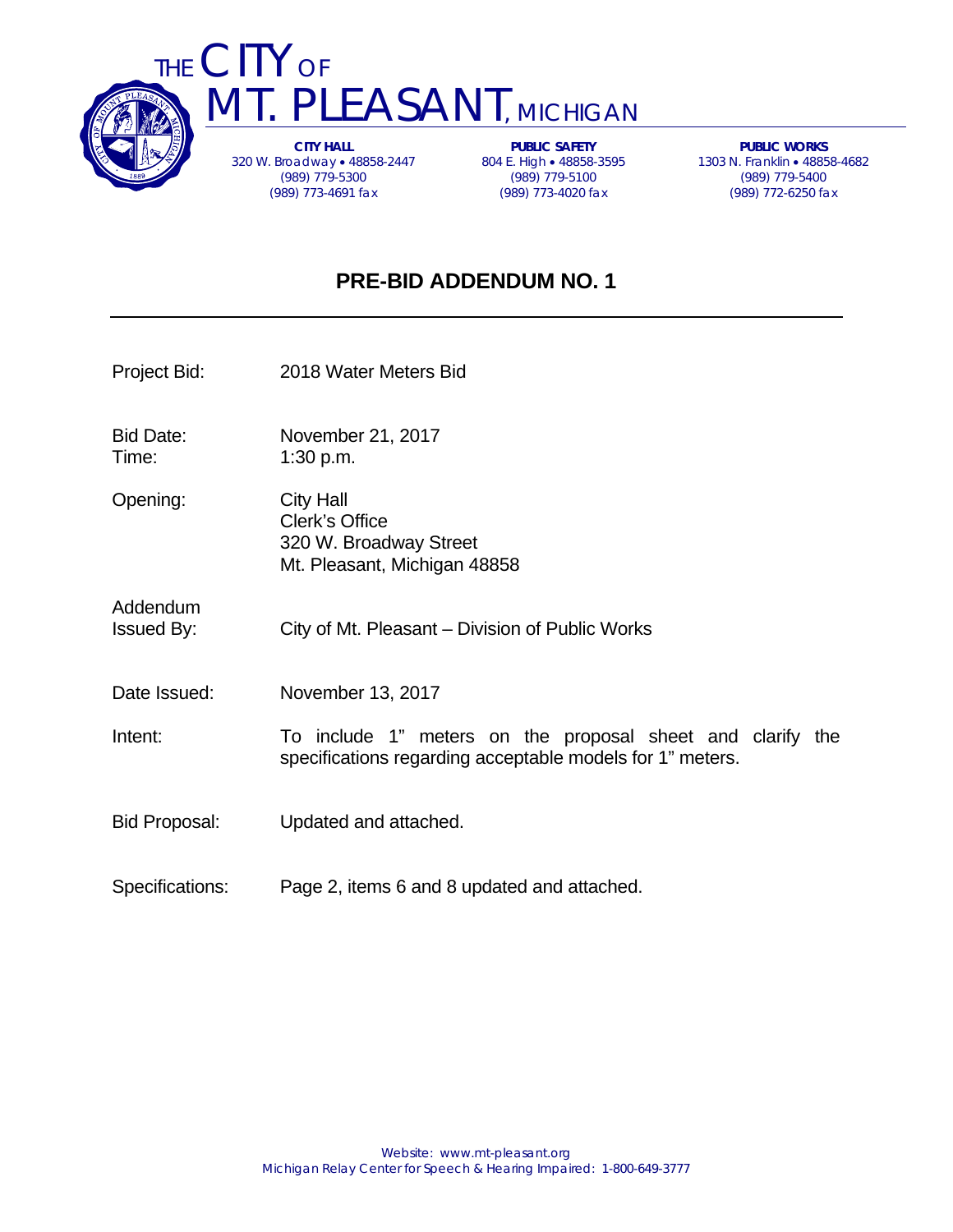# City of Mt. Pleasant, Michigan 2018 WATER METERS BID PROPOSAL

TO: Office of the City Clerk BID DATE: November 21, 2017 City Hall City Hall City Hall City Hall City Hall City Hall City Hall City Hall City Hall City Hall City Hall City Hall City Hall City Hall City Hall City Hall City Hall City Hall City Hall City Hall City Hall City Hall Ci 320 W. Broadway Street Mt. Pleasant, MI 48858

 In accordance with the specifications and other bid requirements heretofore provided, the undersigned agrees to provide the below listed bid items at the price(s) set forth below. **This is a one-year bid to start January 1, 2018 through December 31, 2018.** This is a firm bid and not subject to withdrawal or change for a period of sixty (60) days.

| <b>BID ITEMS</b>        | <b>QUANTITY</b> | <b>NEPTUNE</b> | <b>SENSUS</b> |
|-------------------------|-----------------|----------------|---------------|
| 5/8" Meter              | EA              | \$             |               |
| 1" Meter                | EA              | \$             |               |
| 1-1/2" Meter - Compound | EA              | \$             |               |
| 2" Meter - Compound     | EA              | $\mathfrak{L}$ |               |
| 3" Meter - Compound     | EA              | \$             |               |
| 4" Meter - Compound     | EA              | S.             |               |
| 6" Meter - Compound     | EA              | \$             |               |

### **Total Bid (based on an estimated 500 meters per year):**

|                                                                                                                                                                                                                                |  |  | and /100 DOLLARS. |
|--------------------------------------------------------------------------------------------------------------------------------------------------------------------------------------------------------------------------------|--|--|-------------------|
| (written)                                                                                                                                                                                                                      |  |  |                   |
| <b>Respectfully Submitted:</b>                                                                                                                                                                                                 |  |  |                   |
|                                                                                                                                                                                                                                |  |  |                   |
|                                                                                                                                                                                                                                |  |  |                   |
|                                                                                                                                                                                                                                |  |  |                   |
| AUTHORIZED SIGNATURE AND THE SERVICE OF THE SERVICE OF THE SERVICE OF THE SERVICE OF THE SERVICE OF THE SERVICE OF THE SERVICE OF THE SERVICE OF THE SERVICE OF THE SERVICE OF THE SERVICE OF THE SERVICE OF THE SERVICE OF TH |  |  |                   |
|                                                                                                                                                                                                                                |  |  |                   |
|                                                                                                                                                                                                                                |  |  |                   |